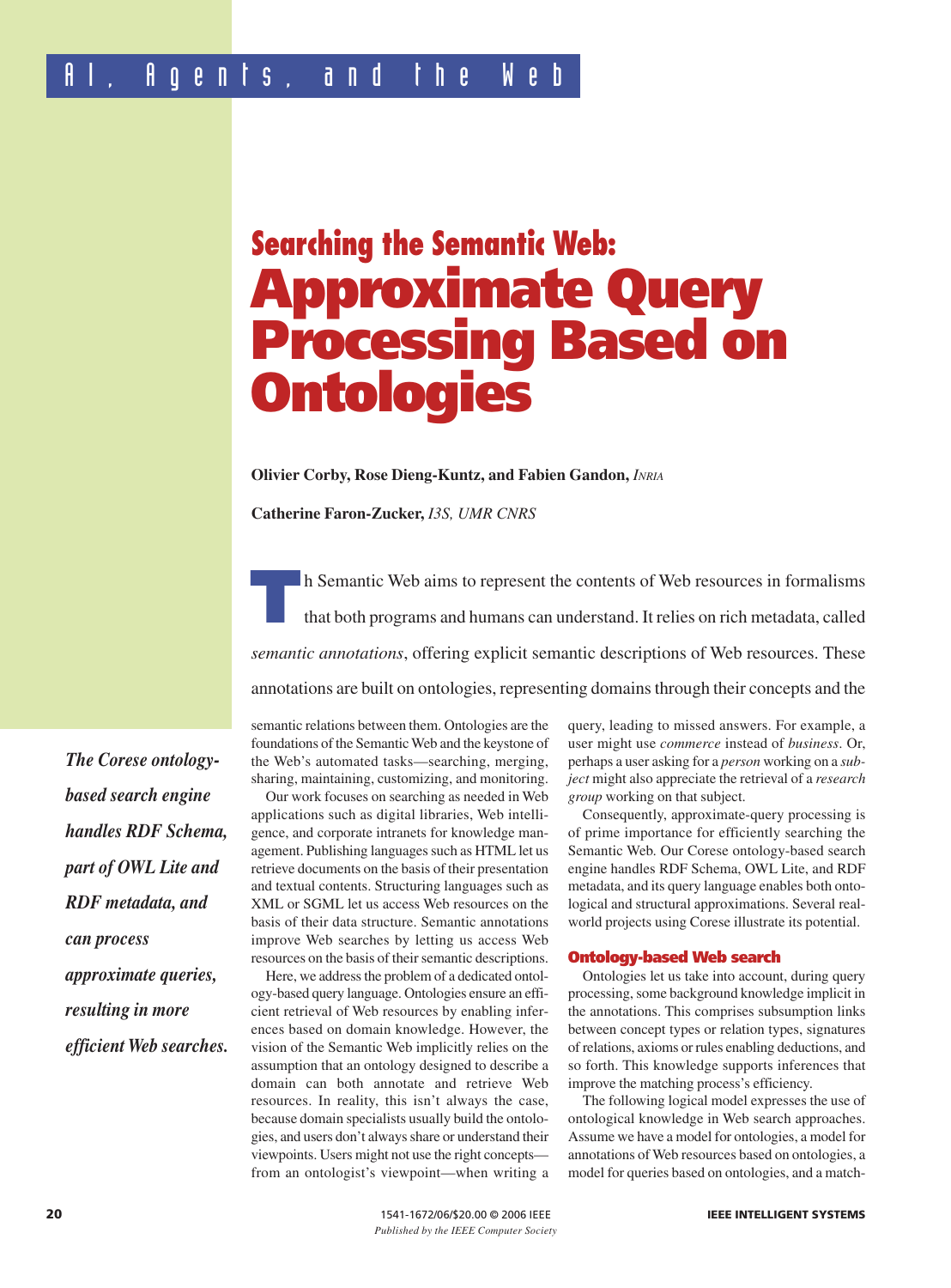ing function defining how a query is matched with any annotation. In this case, a Web resource *R* is relevant for a query *Q* according to the ontology *O* from which they're built if and only if the annotation of *R* and the ontology *O* together logically imply *Q*  $(\text{noted } R \wedge O \rightarrow Q).$ 

We can view the query as a set of constraints on the description of the Web resources to be retrieved, which corresponds to a search problem. The matching function implements the strategy chosen to solve this problem. It differs from one search system to another, depending on the formalism chosen for the descriptions, the types of query, and the requirements the results must satisfy. To implement such a matching function, Corese uses the projection operator defined in the *conceptual graphs*formalism (www.jfsowa.com/cg/cgstand.htm).1

### **Corese's theoretical foundations**

The Corese semantic search engine internally works on CG. When matching a query with an annotation according to a shared ontology, the search engine translates the query, annotation, and ontology into the CG model. CG and RDF Schema models share many common features, and we established a mapping between RDF Schema and a large subset of the CG model. An in-depth comparison of both models was our starting point for Corese.

Both models distinguish between ontological and assertional knowledge. Assertional knowledge is positive, conjunctive, and existential and is represented by oriented labeled bipartite graphs. Corese translates an RDF graph *G* representing an annotation or a query into a CG. Regarding the ontological knowledge, the class (respectively, property) hierarchy in a RDF Schema corresponds to the concept (respectively, relation) type hierarchy in a CG support (an ontology). RDF properties are declared as first-class entities such as RDF Schema classes, similar to how a CG support declares relation types independently of concept types. This common handling of properties makes the mapping very relevant, as opposed to in an objectoriented language, where properties are defined inside classes.

Some differences exist between RDF Schema and CG models in their handling of classes and properties, but we can easily manage these differences. The declaration of a resource as an instance of several classes in RDF can be translated in the CG model by generating the concept type corresponding to the most general specialization of the concept

types translating these classes. Similarly, Corese can translate an RDF property's multiple domain (respectively, range) constraints into a single domain (respectively, range) constraint in CG by generating the concept type corresponding to the most general specialization of the concept types constraining the domain (respectively, range).

As a result, searching RDF Schema through CG consists of compiling the CG support's type hierarchies, associating a compiled type to each resource, and using the CG model's projection operation for an optimized query processing based on compiled type hierarchies.

This projection operation is the basis of reasoning in the CG model. A CG *G*<sup>1</sup> logi-

When matching a query with an annotation according to a shared ontology, the Corese semantic search engine translates the query, annotation, and ontology into the Conceptual Graph model.

cally implies a CG  $G_2$  if and only if it's a specialization of  $G_2$  (noted  $G_1 \leq G_2$ ). A CG  $G_1$  is a specialization of  $G_2$  if and only if a projection of  $G_2$  into  $G_1$  exists such that each concept or relation node of  $G_2$  is projected on a node of *G*1. This node's type must be the same as the type of the corresponding node of  $G_2$  or a specialization of it, according to the concept- and relation-type hierarchies.

Corese retrieves the resources that have a projection of the query graph onto their annotation graphs. For example, the following query graph lets us search for science resources and their authors:

[Document:\*]- -(createdBy)-[Person:\*] -(subject)-[Science:\*]

When processing this query, Corese retrieves a professor's book about social science annotated with the following graph, upon which there's a projection of the query graph:

# [Book:#book9638]- -(createdBy)-[Professor:#david-dupond] -(topic)-[SocialScience:\*]

The node [Document:\*] is projected onto [Book:#book9638]}, Book being a subclass of Document in the ontology and the URI #book9638 specializing the generic referent \*—likewise for the Person and Professor nodes and the Science and SocialScience nodes. The (createdBy) node is projected onto its counterpart, and (subject) is projected upon (topic), a subproperty of subject in the ontology.

### **The Corese ontology representation language**

Corese's first ontology representation language was RDF Schema. We've progressively extended the language to handle some major features of OWL Lite. We chose RDF Schema mainly because the first implementations of Corese with RDF Schema came before OWL. However, the different projects experimenting with Corese have shown that RDF Schema's expressivity is sufficient in many applications—if extended with inference rules and approximation in the query language. We think that OWL Lite features are sufficient to handle most knowledge representation problems encountered in Semantic Web applications. Corese provides OWL value restrictions, class intersection, subclasses, and algebraic properties such as transitivity, symmetry, and inverse. It also provides annotation, versioning, and ontology OWL statements. Corese doesn't yet provide loops in a subsumption hierarchy or statements from OWL such as cardinality restrictions, property and class equivalences, or the sameAs statement.

These extensions to OWL features are based on domain axioms, and Corese integrates an inference engine based on forwardchaining production rules. Corese applies the rules once it loads the annotations, before query processing, so it enriches the annotation graphs before projecting the query graph. This is the key to Corese's scalability to the Web application in which we've used it.

Furthermore, Corese implements CG rules. For instance, the following CG rule states that if a person *?m* is head of team *?t*, which has a person *?p* as a member, then *?m* manages *?p*:

## [Person:?m]-(head)-[Team:?t]-(hasMember)-  $[Person:?p] => [Person:?m]-(manage) -$ [Person:?p]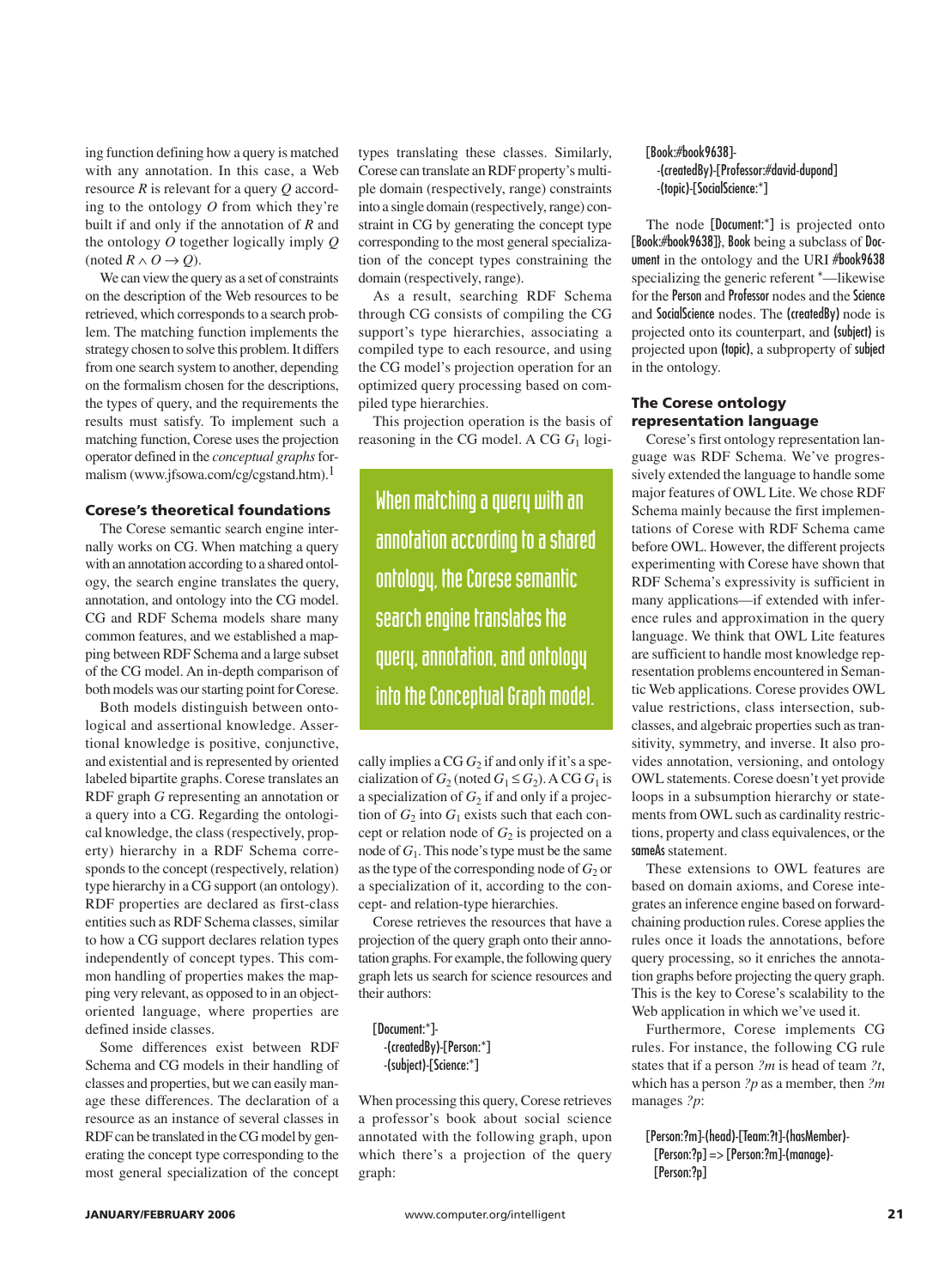A rule  $G_1 \Rightarrow G_2$  applies to a graph *G* if there's a projection  $\pi$  from  $G_1$  to  $G_2$ . The resulting graph is built by joining  $G$  and  $G_2$ while merging each  $\pi(x_i)$  in *G* with the corresponding  $x_i$  in  $G_2$ . Joining the graphs might lead to specializing the types of some concepts or to creating new individual concepts or relations between concepts.

We based the Corese rule language on RDF's triple model. For instance, the CG rule we just presented translates this Corese rule:

```
<cos:rule>
<cos:if>
  ?m rdf:type s:Person
  ?m s:head ?t
  ?t rdf:type s:Team
  ?t s:hasMember ?p
  ?p rdf:type s:Person
</cos:if>
<cos:then>
  ?m s:manage ?p
</cos:then>
</cos:rule>
```
### **Corese RDF query language**

A query is either a triple or a Boolean combination of triples. For instance, the following query retrieves all the persons (line 1) with their names (line 2) who are authors (line 3) of a thesis (line 4) and returns its title (line 5):

(1) ?p rdf:type kmp:Person (2) ?p kmp:name ?n (3) ?p kmp:author ?doc (4) ?doc rdf:type kmp:Thesis (5) ?doc kmp:Title ?t

The first element of a Corese triple is a variable or a resource-qualified name (XML qname); the second is either a property qname, variable, or comparison operator; the third is a variable, value, or resource qname. Class and property names are qnames whose namespaces are either standard and denoted by predefined prefixes (rdf, rdfs, xsd, owl, and cos for the Corese namespace) or user-defined prefixes for example, dc as http://purl.org/dc/elements/1.1/.

Variable names begin with a question mark. Values are typed with the XML Schema data types: numerical, xsd:string, xsd:boolean, and xsd:date. We can specify the language of the literal's value using an @ operator and the constants defined for xml:lang. For instance, we can request that a thesis's title be in English using ?doc kmp:Title ?t@en.

The comparison operators for equality and difference  $(=, !=)$ , ordering  $(<, <=, >, >=)$ , and

string inclusion and exclusion  $(\sim, \cdot)$  let us compare a variable with a constant or another variable. For instance, we can state the title must include the term "Web" using ?<sup>1</sup> ~ "Web".

Type comparators  $(<, < =, =: , > =: , >: )$  and combinations with the !(negation operator) let us specify constraints on some types in a query. For instance, we can constrain the document to be a strict specialization of a thesis (such as a PhD or an MSc thesis) using ?doc <: kmp:Thesis.

By default, a list of triples is a conjunction. The or and and operators with parentheses let us combine conjunctions and disjunctions in a query. Corese handles such queries by transforming them into disjunctive normal form, processing each conjunctive subquery and juxtaposing the results.

Corese's core query language addresses possible mismatches between end-user and ontologist concepts by approximating the query's semantics, structure, or both.

The Corese query language supports queries on ontologies just as it does on annotations because RDF Schemas are RDF graphs. For instance, the following query retrieves the properties whose domain is a subclass of kmp:Document:

## ?p rdf:type rdf:Property ?p rdfs:domain ?c ?c rdfs:subClassOf kmp:Document

Some SQL-like operators customize the presentation of the retrieved answers. By default, a Corese query returns all the variables' values. A select operator lets us list the values desired in the answers. For instance, we can choose to only return the documents' title and authors using select?t?n.

A group operator lets us group the retrieved answers according to one or more concepts instead of separately listing answers about the same concepts. For instance, when looking for documents on a specific subject written by an author, a group on the ?doc variable

will avoid returning a document written by several authors for each of the authors.

A count operator, combined with group, counts the different answers retrieved. For instance, to count the number of documents written by a person, Corese applies count to the variable ?doc and group to the variable ?p. Finally, we're integrating SPARQL syntax for the query language into Corese.

# **Approximate Semantic Web search**

We have extended Corese's core query language to address possible mismatches between end-user and ontologist concepts. Corese can cope with queries for which no exact answer exists by approximating the query's semantics, structure, or both.

#### **Ontological approximation**

The first principle of the Corese semantic approximation is to evaluate semantic distances between ontological types. On the basis of this ontological distance, Corese retrieves not only Web resources whose annotations are specializations of the query but also those whose annotations are *semantically close*.

*Ontological distance.* To evaluate conceptual relatedness, Corese relies on the ontology's structure. In CG, structured-based distances are the key to defining a nonbinary projection—for example, a similarity *S*: *C2*  $\rightarrow$  [0,1], where 1 is the perfect match and 0 the absolute mismatch. Corese uses such a similarity to carry out approximate search.

We start with the fact that in an ontology, low-level classes are semantically closer than top-level classes. For example, *TechnicalReport* and *ResearchReport*, which are brothers (that is, subclasses of the same class) at depth 10, are closer than *Event* and *Entity*, which are brothers at depth 1. So, we want the ontological distance between types to decrease with depth.

To capture this, let the length of a subsumption link (*t*, *t*') between a type *t* and one of its direct super types *t*' in an inheritance hierarchy *H* be  $1/2^{d_H^T(t')}$ , where  $d_H(t')$  is the depth of *t*' in *H*. Because of multiple inheritance,  $d_H$  refers to the maximal depth (with  $d_H(T) = 0$ ,  $\forall x \in H$ ,  $d_H(x) \le d_H(\bot)$ , and  $\forall (x, y)$  $\in$  *H*<sup>2</sup>, *y* < *x*  $\rightarrow$  *d<sub>H</sub>*(*y*) < *d<sub>H</sub>*(*x*); T and  $\perp$  being the hierarchy's root and the bottom).

Then we define the length of a subsumption path between a type  $t_1$  and one of its supertypes  $t_2$  in an inheritance hierarchy  $H$ as the sum of the lengths of the subsumption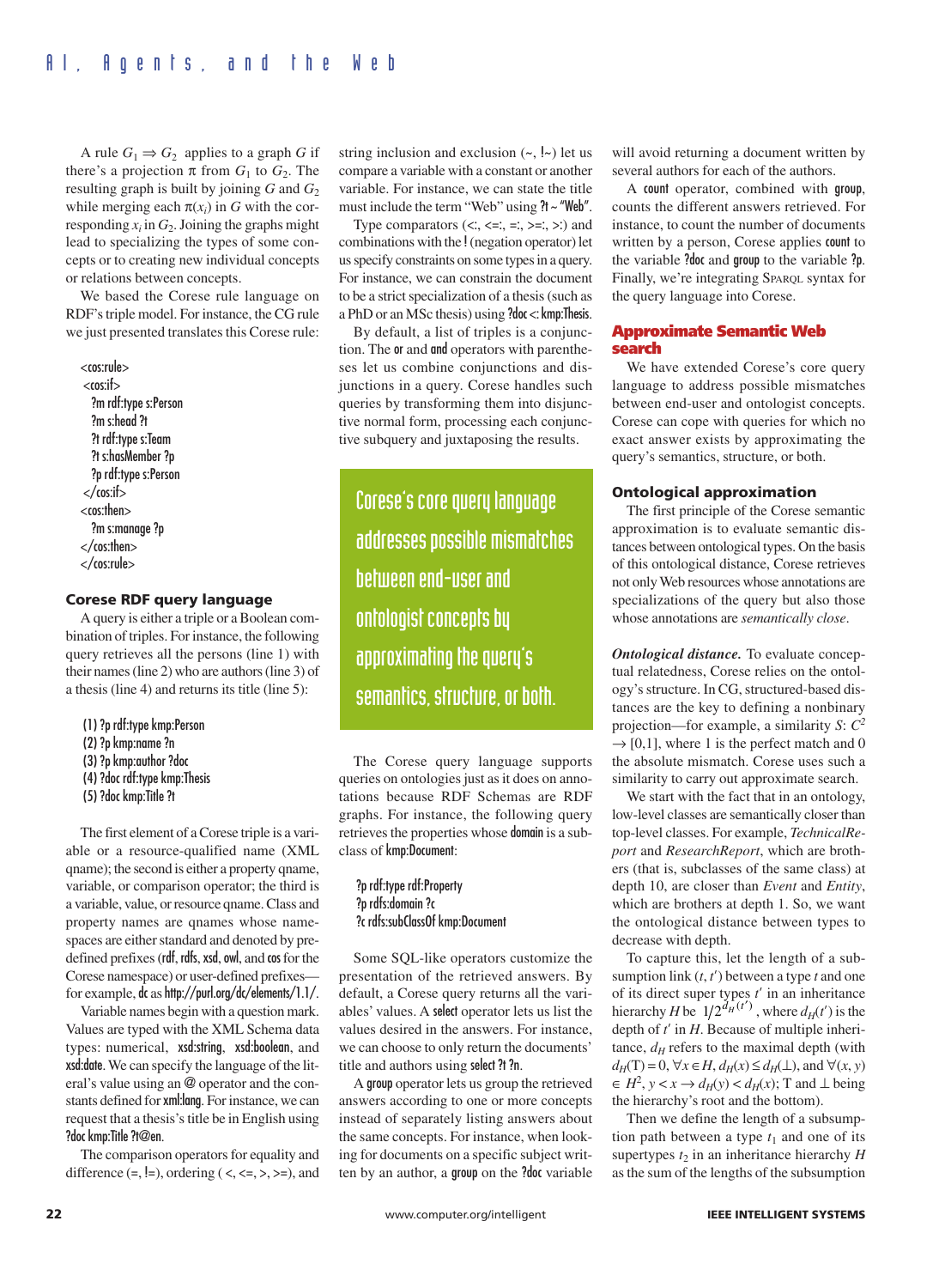links making up this subsumption path:

$$
\forall (t_1, t_2) \in H^2, l_H \left( < t_1, t_2 > \right) \\
 = \sum_{\left\{ t \in < t_1, t_2 > , t \neq t_1 \right\}} \left| 1/2^{d_{H(t)}} \right|
$$

Finally, we define the ontological distance between two types as the minimum of the sum of the lengths of the subsumption paths between each of them and a common supertype:

$$
D_H(t_1, t_2) = \min_{\{t \ge t_1, t \ge t_2\}} \left( l_H(< t_1, t > ) \right) + \left( l_H(< t_2, t > ) \right)
$$

We proved that  $D_H$  is a semidistance, a distance that doesn't match the triangle inequality in the general case.2

*Contextual closeness.* The ontological distance between two classes isn't always sufficient to render the closeness of some concepts. We've encountered cases where concepts are distant in the ontology but share some features that make them close from the search viewpoint. For instance, in the O'CoMMA ontology,*KnowledgeDissemination*, which is in the Activity viewpoint, and *KnowledgeEngineering*, which is in the Topic viewpoint, share some semantics that the rdfs:subClassOf link doesn't express. When querying for *KnowledgeDissemination*, a user might want to retrieve *KnowledgeEngineering* resources in case of failure. Similarly, some properties might share a semantic proximity such that it makes it desirable to authorize the occurrence of one of them instead of the other when matching a query with an annotation.

Corese can express relatedness using the standard rdfs:seeAlso property. It can add this property to any existing RDF Schema. So, it can parameterize a given ontology to better fit a specific Web search task or a particular user class. This addition not only improves browsing capabilities but also shortens the semantic distance and tunes approximate matching. It's worth considering having the subclasses and subproperties inherit the rdfs:seeAlso property. So, any Corese ontology has the following rule for classes (and the equivalent one for properties):

?x rdfs:seeAlso ?y ?z rdfs:subClassOf ?x => ?z rdfs:seeAlso ?y

*Approximate projection.* On the basis of the ontological distance, Corese distinguishes between *exact answers* for which there exists a projection of the query upon the answers' annotations and *approximate answers* for which there exists an *approximate projection* of the query upon the answers' annotations. These annotations have a structure upon which the query can be projected, but their concept and relation types aren't necessarily subsumed by those of the query: they are considered "just close enough" to them in the ontology.

Formally, we define an approximate projection from a CG  $G = (C_G, R_G, E_G, l_G)$  to a  $CG H = (C_H, R_H, E_H, l_H)$  as a mapping  $\Pi$  from  $C_G$  to  $C_H$  and from  $R_G$  to  $R_H$ . This mapping

- preserves adjacency and order on edges,
- might change the labels of concept nodes

Corese measures the relative relevance of the retrieved annotations by their similarity to the query. It presents to the user annotations whose similarity doesn't exceed a given threshold.

to ontologically close ones (the ontological distance between a concept type in *G* and its projection in *H* must be lower than a given threshold), and

• might decrease the labels of relation nodes or change them to contextually close ones (for which a seeAlso property stands).2

Corese authorizes a class's approximation by potentially any other class of the ontology, whereas for combinatorial constraints, approximating a property is limited to contextual closeness. Corese thus computes ontological distances between concept (not relation) types. The similarity between a resource annotation and a query depends on the ontological distances between the types of their concept nodes. Corese translates contextual closeness in terms of ontological distances.

Setting an rdfs:seeAlso property between two concept types  $c_1$  and  $c_2$  should shorten the ontological distance between them to a brotherhood distance. Consequently, it should increase the similarity between the two

graphs for which there exists an approximate projection mapping a node of type  $c_1$  in one graph to a node of type  $c_2$  in the other graph.

Setting an rdfs:seeAlso property between two relation types  $r_1$  and  $r_2$  is also taken into account when computing the similarity between two graphs for which there exists an approximate projection mapping a node of type  $r_1$  in the query graph with a node of type  $r_2$  in the target graph. The cost of this approximation is proportional to  $1/2<sup>d</sup>$ , where  $d =$  $\max(d_H(c_1), d_H(c'_1))$ —that is, the maximum depth of the types  $c_1$  and  $c'_1$  of the neighbor concept nodes of  $r_1$ .

Corese measures the relative relevance of the retrieved annotations by their similarity to the query. It presents to the user annotations whose similarity doesn't exceed a given threshold, sorted by decreasing similarity. This threshold is relative to the query's bestfound approximation.

Syntactically, the more keyword in a Corese query's select clause asks for approximate answers. In this case, Corese basically approximates every query concept. However, its query language lets us require the specialization of some concepts while approximating others using type comparators. For instance, using the <=: operator, Corese can retrieve people interested in knowledge engineering (or something close) and members of a related project (or something close):

select more where

?person c:interestedIn ?k ?person <=: c:Person ?k rdf:type c:KnowledgeEngineering ?person c:member ?project ?project rdf:type c:Project

In this query, the class Person or one of its subclasses is required (by  $\leq$  :), while KnowledgeEngineering and Project may be approximated.

### **Structural approximation**

The ontology-based approximation we've described makes up for the possible divergences between the vocabularies. Another kind of approximation that the Corese query language supports makes up for the possible divergences between the annotation structures and the query structure. In some cases, the user will search for conceptually related resources while ignoring how to express their relationship—in other words, how the annotator has described it. For example, the user might search for organizations related to *human science*, whatever the relationship is.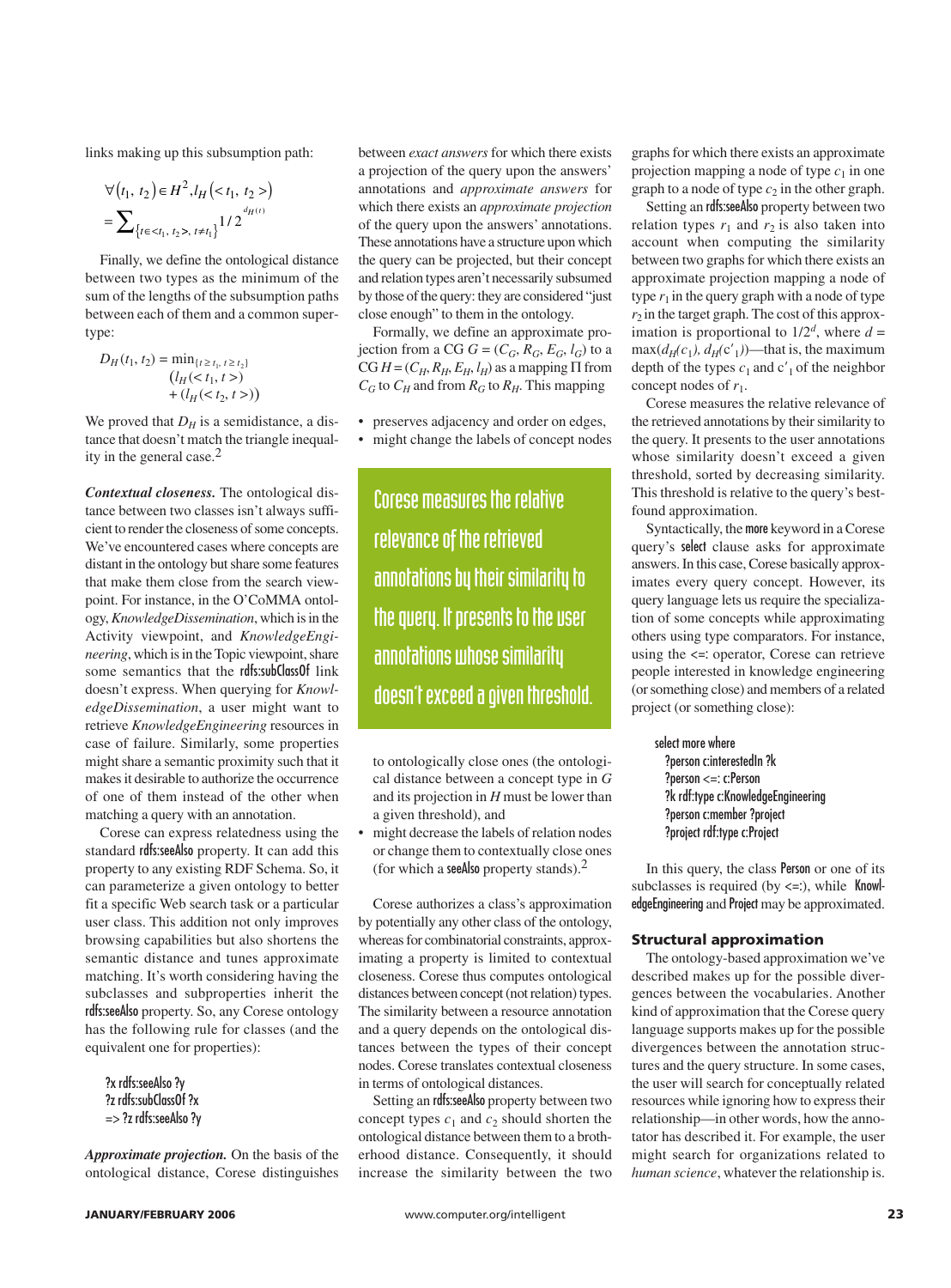

**Figure 1. Corese's three-tier architecture.**

This kind of approximation concerns the annotations' structure but still remains semantic. We can view it as the approximation of a complex relationship that can't be represented by a single property and that requires a graph to define it.

The Corese query language supports such approximations through the *path graph* feature. It lets the user search for resources related by a relation path graph (made of successive binary relations between a series of intermediate concepts).

We've extended our definition of an approximate projection of a CG *G* to a CG *H* to allow the mapping of a relation node with a path graph. This extension preserves adjacency and order on edges, considering the graph *H'* where the path graphs of *H*—upon which relation nodes of *G* are projected—are contracted to relation nodes whose types are defined by these path graphs.<sup>2</sup>

Syntactically, in the Corese query language, the path graph expression must be suffixed by the path's maximal length. By default, Corese stops after retrieving one path (with the shortest length). It computes all possible paths when the all qualifier prefixes the relation.

Consider the following query asking for organizations related to *human science* by a (nondirected) relation path of a length less than or equal to two:

### ?org all::c:relation{2} ?topic ?org rdf:type c:Organization ?topic rdf:type c:HumanScience

The two following annotations answer the previous query: they express that the CNRS institute is interested in *human science* and a member of the INRIA institute graduated in *human science*.

[Institute:#CNRS] - (interestedIn)-[HumanScience:\*]

[Person:#Alain] -(memberOf)-[Institute:#INRIA] -(graduatedIn)-[HumanScience:\*]

### **Corese's architecture**

We developed Corese in Java, and it's publicly available under the INRIA license at www.inria.fr/acacia/corese (including Java packages, documentation, and the GUI). We've also developed a Corese server according to a three-tier architecture (see figure 1).

The *presentation layer* generates the content that the user's browser will present (ontology views and browsing controls, query edition interfaces, annotation forms, answers, and so forth). This layer relies on a model-view-controller architecture to handle HTTP requests and generate responses fed by the *business logic layer's* appropriate Corese services. The responses are formatted using Extensible Style Sheet Language Transformation or JavaServer Pages templates. Servlets implement the presentation layer, which provides

- the front end of what we call a Semantic Web server—that is, an HTTP server that can solve Semantic Web queries submitted through HTTP requests;
- JSP tags to include Semantic Web processing and render results in Web pages;
- XSLT extensions to perform Semantic Web functions related to XPath expressions, thus improving RDF/XML transformation capabilities; and
- a form description language to dynamically build forms using queries—for instance, to populate the different choices of a drop-down box.

The *business logic layer* consists of a platform that implements three main services accessible through an API: a CG server (using the Notio API, www.cs.ualberta.ca/~ finnegan/notio), a query engine, and a rule engine. Parsers transform RDF to CG, rules to CG Rules, and queries to CG graphs to be projected. The core CG server manages the CG base, the projection and join operators, and the type inferences on the type hierarchies. A CG-to-RDF pretty printer produces results in RDF/XML syntax. This layer is an independent package and provides an API that developers can use to add Semantic Web capabilities to their applications.

In the *persistent layer*, Corese can access RDF Schema data using the ARP (Another RDF Parser) parser (www.hpl.hp.com/personal/jjc/arp), and the RDF-to-CG parser translates the data. Rules are saved in separate files and parsed by the rule parser.

# **A real-world application**

We've tested Corese on several real-world, large-scale applications with ontologies (see the "Applications" sidebar). $3$  Here we discuss how we used Corese to build a *knowledge management platform* for a mapping of telecommunications skills for Sophia Antipolis firms (see www-sop.inria.fr/acacia/soft/kmp.html). To foster synergies and partnerships in the Telcom Valley community, the KMP system pro-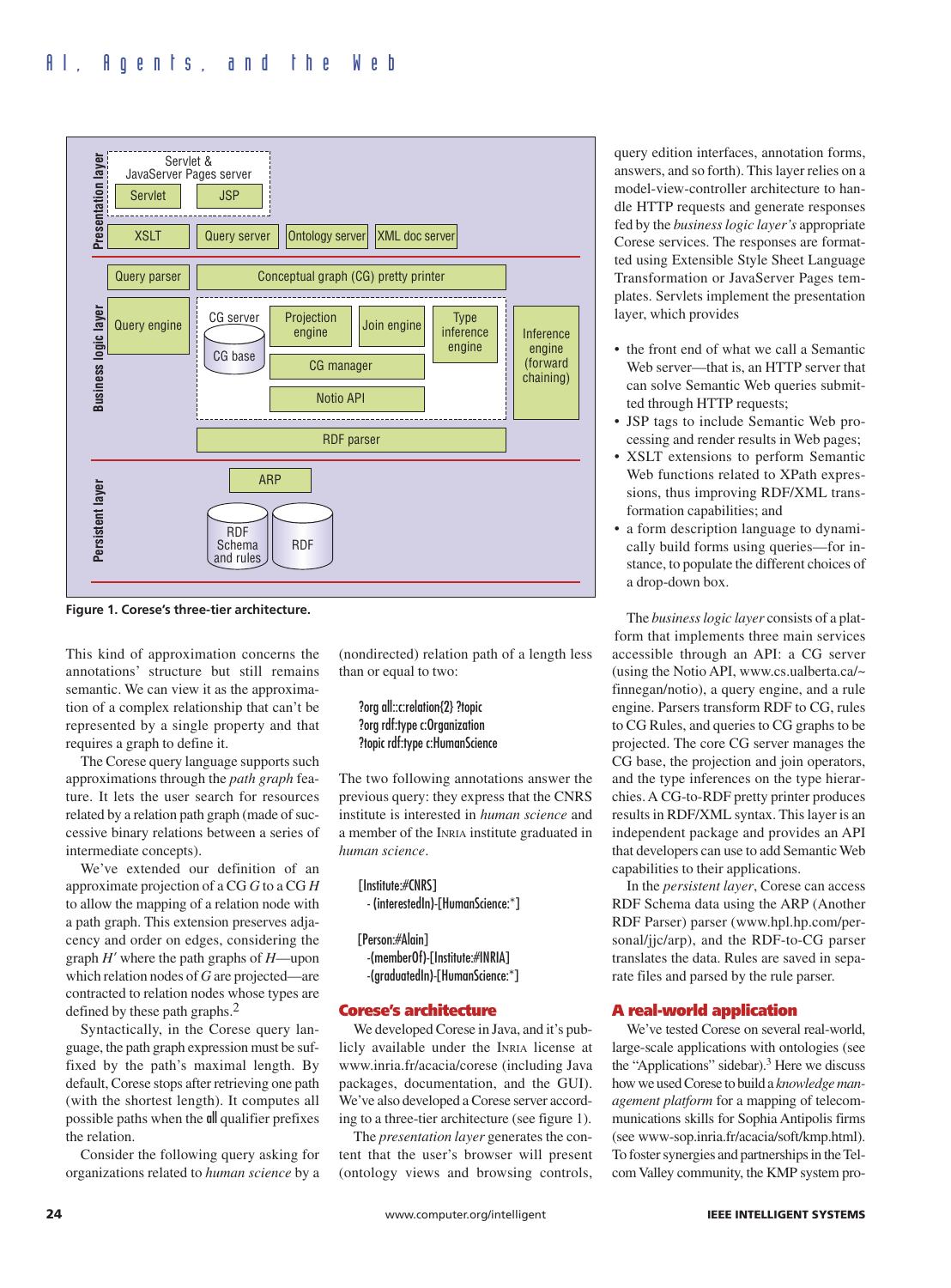# Applications

In the main text, we discuss how we've used Corese to build a knowledge management platform for a mapping of telecommunications skills in for Sophia Antipolis firms. Other projects using Corese include the SAMOVAR (Systeme d'Analyse et de Modèlisation des Validations des Automobiles Renault) system, which supports a vehicle project memory for Renault. The ontology has 792 concept types and four relation types and annotates 4,483 problem descriptions. Corese answers queries such as, "Find all problems that occurred on the dashboard in a past project."

The CoMMA (Corporate Memory Management through Agents) IST project involves a multiagent system for corporate memory management with two scenarios: integration of a new employee and technological watch. The O'CoMMA ontology comprises 472 concept types and 80 relation types used for annotating documents or people in an organization. Corese answers distributed queries over several annotation bases such as, "Find users who might be interested in the technological news that was just submitted about GSM v3."

The Escrire project involves annotating and searching the Medline database's genetics abstracts. Corese answers queries such as, "Find articles describing interactions where the Ubx

gene acts as a target and where the instigator is either an *en* or *dpp* gene."

The Ligne de Vie project involves a virtual staff for a health network relying on an ontology comprising 26,432 concept types and 13 relation types. It guides physicians discussing possible diagnoses and alternative therapies for a given pathology according to the patient's features. It can answer queries such as "Find the past sessions of virtual staff where they chose a given therapy for the patient, and indicate the arguments in favor of this therapy."

The MEAT (Memoire d'Experiences su l'Analyse due Transcriptome) project is creating a memory of the experiments performed on a DNA microarray, relying on annotations on scientific articles and using the Unified Medical Language System as an ontology. Corese answers queries such as "Find all the articles asserting that HGF gene plays a role in lung disease."

We've also tested Corese with other ontologies such as the Gene ontology (represented by an RDF graph with 13,700 concept types and 950,000 relations), IEEE Learning Object Metadata, W3C Composite Capability/Preference Profiles, and the Dublin Core.

vides a dynamic map of different stakeholders'competencies. The KMP solution relies on specifying, designing, building, and evaluating an online customizable service.

This service is becoming the main component of a portal for the community of industries, academic institutes, and institutional organizations involved in the Telecom Valley of Sophia Antipolis. The KMP project is a real-world experiment, and the steering committee comprises 10 pilot companies — Amadeus, Philips Semiconductors, France Telecom R&D, Hewlett Packard, IBM, Atos Origin, Transiciel, Elan IT, Qwam System, and Cross Systems.

The KMP provides clustering views to analyze the competencies in the Telecom Valley. The screenshot in figure 2 shows one of these views, also called a *cluster*. This cluster presents a distribution of *grapes* corresponding to resources involved in each competence area (such as telecommunications or computer science). Each grape contains bubbles representing actions (for example, "produce" or "design") involved. The integrated RDF Schema data collected then dynamically generates a scalable-vectorgraphics view, which provides a powerful representation for analyzing the Telecom Valley's diversity. The grouping of competencies relies on the ontology-based distance defined in Corese to evaluate the conceptual similarities between competencies.

To test Corese's approximate reasoning,



**Figure 2. Conceptual clustering of the competencies of the Sophia Antipolis Telecom Valley.**

at the end of the KMP project, we used a variant of KMP for an intra-enterprise skills management scenario. We ran a query for people who are Java programming experts and are interested in XML. Such a query might aim to find profiles for building project teams or managing mobility in a company. A basic exact retrieval in the annotation base—a base comprising descriptions of competencies of employees in a company—couldn't answer this query, but Corese retrieved eight answers. One exact answer was the result of applying a domain rule of the ontology, stating that the author of a thesis on a given subject is an expert on that subject: Yvonne Duchard wrote a thesis on Java programming, so she

is considered an expert in that area.

Moreover, Corese extended this answer using an interesting approximation: in addition to XML, Yvonne Duchard is interested in (aware of) the Wireless Application Protocol, which is close enough to XML for the semantic search in the ontology. This shows how Corese supports serendipity. The seven other answers approximately matched the query, and two had annotations with the same similarity to the query. One was an engineer skilled in both XML and Java programming; the other was a project manager skilled in both XML and Enterprise JavaBeans programming. In both cases, IsSkilledIn approximated the **IsExpertIn** property.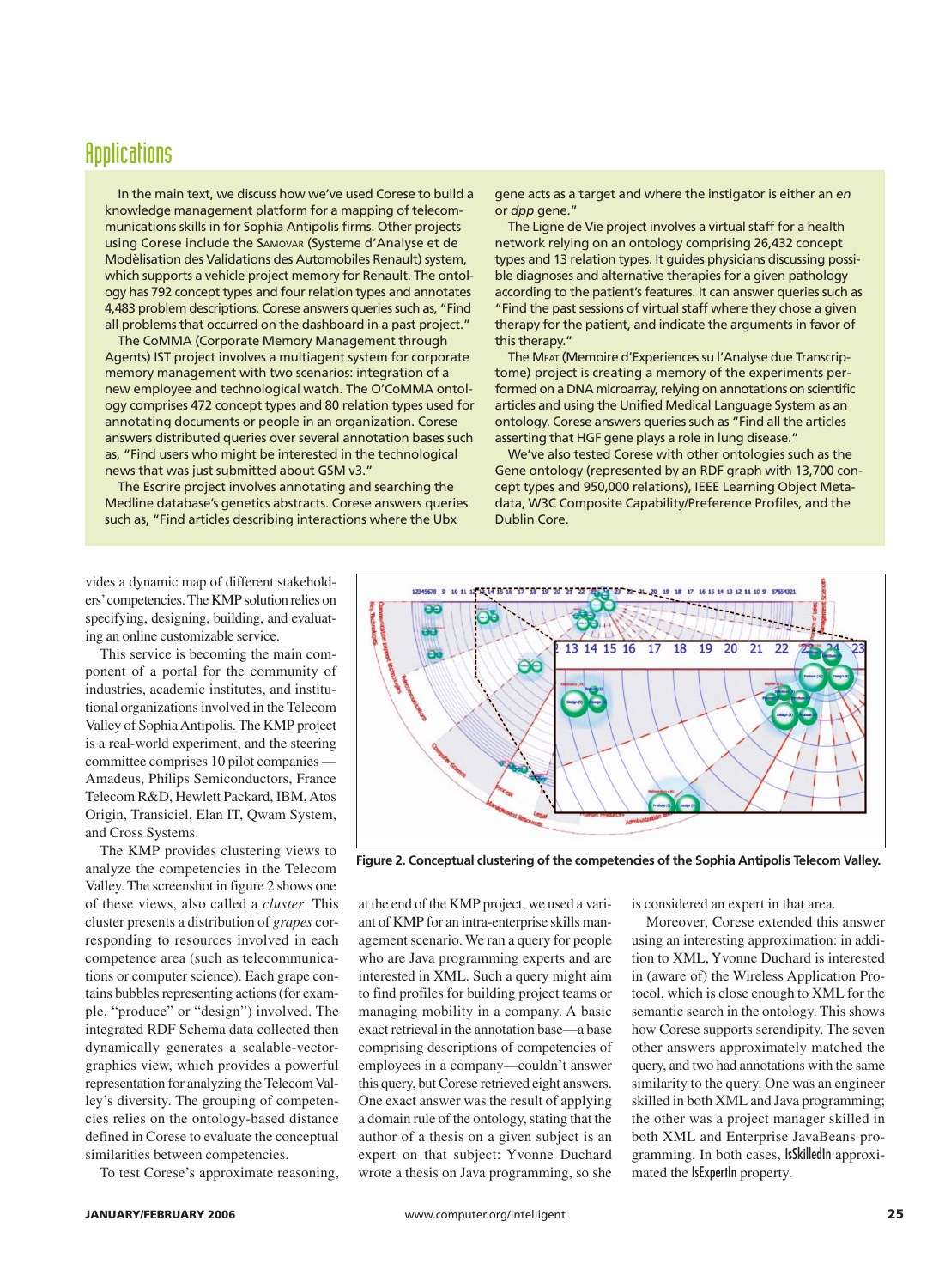### **Evaluation**

We evaluated Corese from a systems viewpoint (performance) and from an end-user viewpoint (scenario-based evaluation). For the latter, we used the KMP project.

#### **Corese performance**

We measured Corese engine performance on an RDF Schema or RDF base comprising 19,000 properties, 8,000 resources, and 10 rules. The Corese standard test base of 262 queries covering all of the query language's features runs in 9.7 seconds on a laptop. The average answer time is 0.037 seconds per query. The efficient projection operator lets Corese achieve good performances in realworld applications.

### **Scenario-based evaluation**

Corese users gave it a positive evaluation once they received domain axioms, approximate queries, and presentation capabilities (features they really required). (Details for the scenario-based evaluation used for sev-

eral applications, including CoMMA and KMP, appear elsewhere.<sup>4</sup>)

The evaluation of the KMP application involved 10 mediators and approximately 30 users from 17 organizations.

Users emphasized that

- the Corese query language is powerful and effective,
- the ontology-driven user interface forms are useful and user-friendly because they hide the ontology structure's complexity, and
- Corese's approximate search feature was unique and useful, letting them find the best match for any query with the ontology.

Users also suggested several useful improvements for the KMP system. First, some users wanted more dynamic interactions in the query-answer cycle. They wanted to be able to easily refine a query from the answer. Once their query was refined, they wanted Corese to enhance the differences in the answer. They also wanted

# he Authors



**Olivier Corby** is a researcher on the ACACIA team at INRIA Sophia Antipolis. His research interests include software development environments for knowledge modeling and Semantic Web technologies for corporate-memory management. He's the designer and main developer of the Corese semantic search engine. He received his PhD in computer science from the University of Nice—Sophia Antipolis. Contact him at INRIA-ACACIA Project, 2004 route des Lucioles, BP 93, 06902 Sophia-Antipolis Cedex, France; olivier.corby@ sophia.inria.fr.



**Rose Dieng-Kuntz** is an INRIA research director and ACACIA team leader at INRIA Sophia Antipolis. Her research interests include knowledge engineering, knowledge management, ontologies, the Semantic Web, conceptual graphs, and multiagent systems. She received her PhD in computer science from the University of Paris-Sud. She won the 2005 Irène Joliot-Curie award. Contact her at INRIA-ACACIA Project, 2004 route des Lucioles, BP 93, 06902 Sophia Antipolis Cedex, France; rose.dieng@sophia.inria.fr.



**Catherine Faron-Zucker** is an associate professor at the University of Nice—Sophia Antipolis. She carries out her research in the M@inline team at I3S and in the ACACIA team at INRIA Sophia Antipolis. Her research interests include knowledge representation (particularly conceptual graphs and description logics), ontologies, the Semantic Web, and e-learning. She received her PhD in computer science from the University Pierre et Marie Curie. Contact her at I3S, M@inline team, 930 route des Colles, BP 145, 06903 Sophia Antipolis Cedex, France; faron@essi.fr.



**Fabien Gandon** is a researcher at INRIA Sophia Antipolis. His research interests include knowledge engineering, ontologies, the Semantic Web, multiagent systems, Web services, mobile networks, context-awareness, and privacy. He designed and developed the Corese Semantic Web server. He received his PhD in computer science from the University of Nice—Sophia Antipolis. He's a member of the W3C Semantic Web Best Practices and Deployment working group. Contact him at INRIA-ACACIA Project, 2004 route des Lucioles, BP 93, 06902 Sophia Antipolis Cedex, France; fabien.gandon@sophia.inria.fr. the system to manage a history of queries.

Second, some users thought we could improve the ordering of approximate answers, and they wanted the system to justify the proposed approximations. Some users also wanted to be able to tune the approximation—for example, which concept can be approximated and how. After receiving a result, they wanted to be able to document the distance of each approximate concept to its query concept.

Finally, some experiments showed that the generic distance wasn't always completely accurate: sometimes a class is closer to its brother class than to its direct ancestor. This led us to more work on distance modeling in ontologies.

Overall, we concluded that although ontology-driven tools are powerful and useful, the user, task, and domain models, not the ontology, should drive user interaction.

**I**n addition to using Corese for an ontologybased Web search, we could also integrate Corese definitions of semantic distances between concepts into existing alignment techniques. We might also benefit from using such alignment techniques to integrate aspects other than simple structural distance and ontology depth into the Corese semantic distance. (In the "Related Work" sidebar, we compare Corese to other work.)

We're exploring how to specify semantic distances or semantic heaps between classes in the ontology, depending on viewpoints, to take into account different user profiles in the query processing. We aim to contextualize the distance of the seeAlso property, making it more dependent on user profiles or tasks. This will let us integrate user profile features into the Corese query language.

### **Acknowledgments**

We thank Olivier Savoie for his participation in implementing Corese, INRIA for funding him, and Alain Giboin, Nicolas Gronnier, Cécile Guigard, and Karine Delêtre for their participation in the evaluation of the KMP project.

### **References**

- 1. O. Corby, R. Dieng-Kuntz, and C. Faron-Zucker, "Querying the Semantic Web with the Corese Search Engine," *Proc. 16th European Conf. Artificial Intelligence* (ECAI 04), 2004, IOS Press, pp. 705–709.
- 2. O. Corby et al., *Ontology-Based Approximate Query Processing for Searching the Semantic*